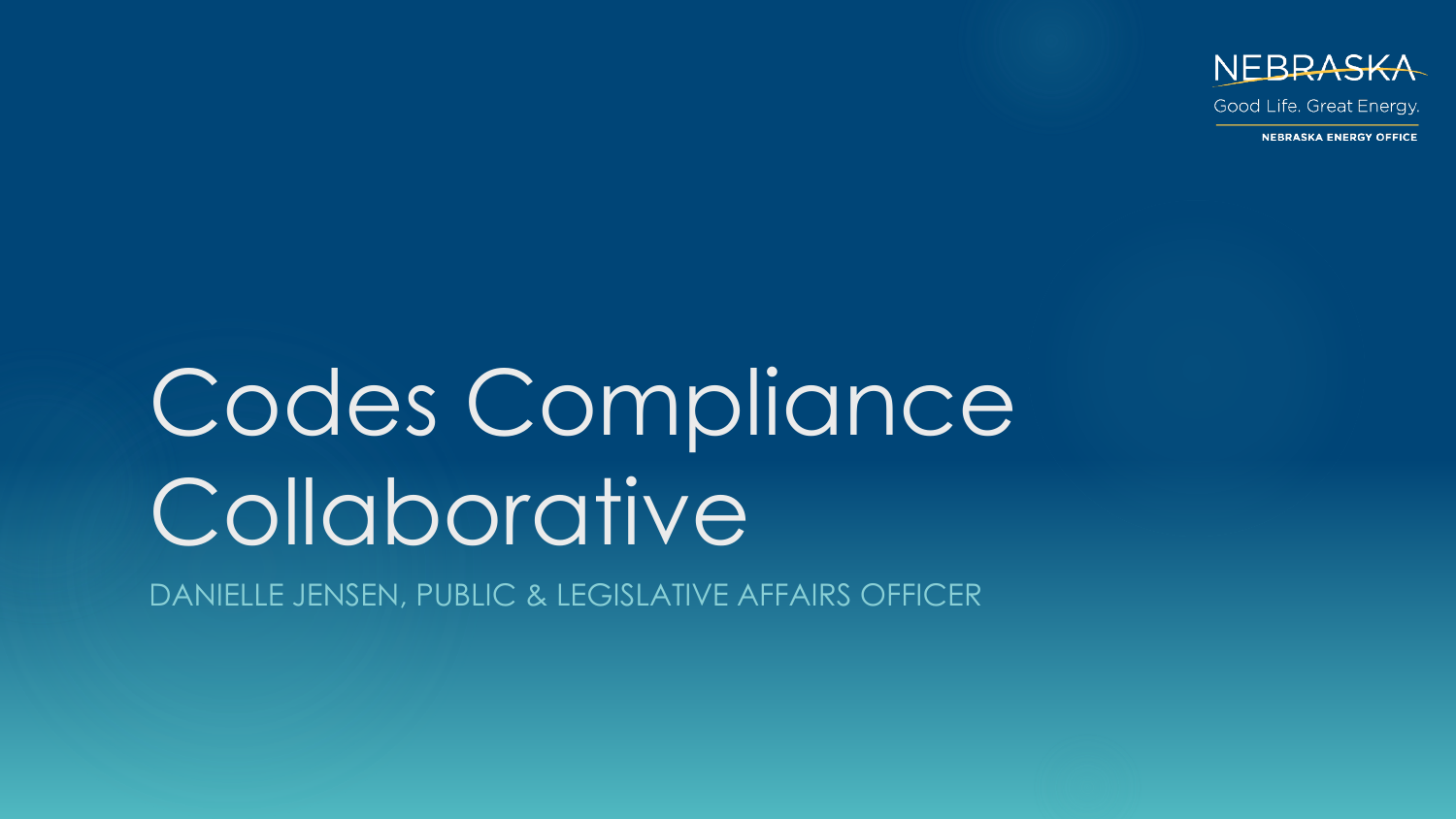### The only state



Good Life. Great Energy.

**NEBRASKA ENERGY OFFICE** 

- **Dela** Unicameral
- ▶ 100% Public Power (167 entities)
- ▶ Department of Roads (not Transportation)
- Adopts Building Codes through Legislative Action
	- **In Urban Affairs Committee**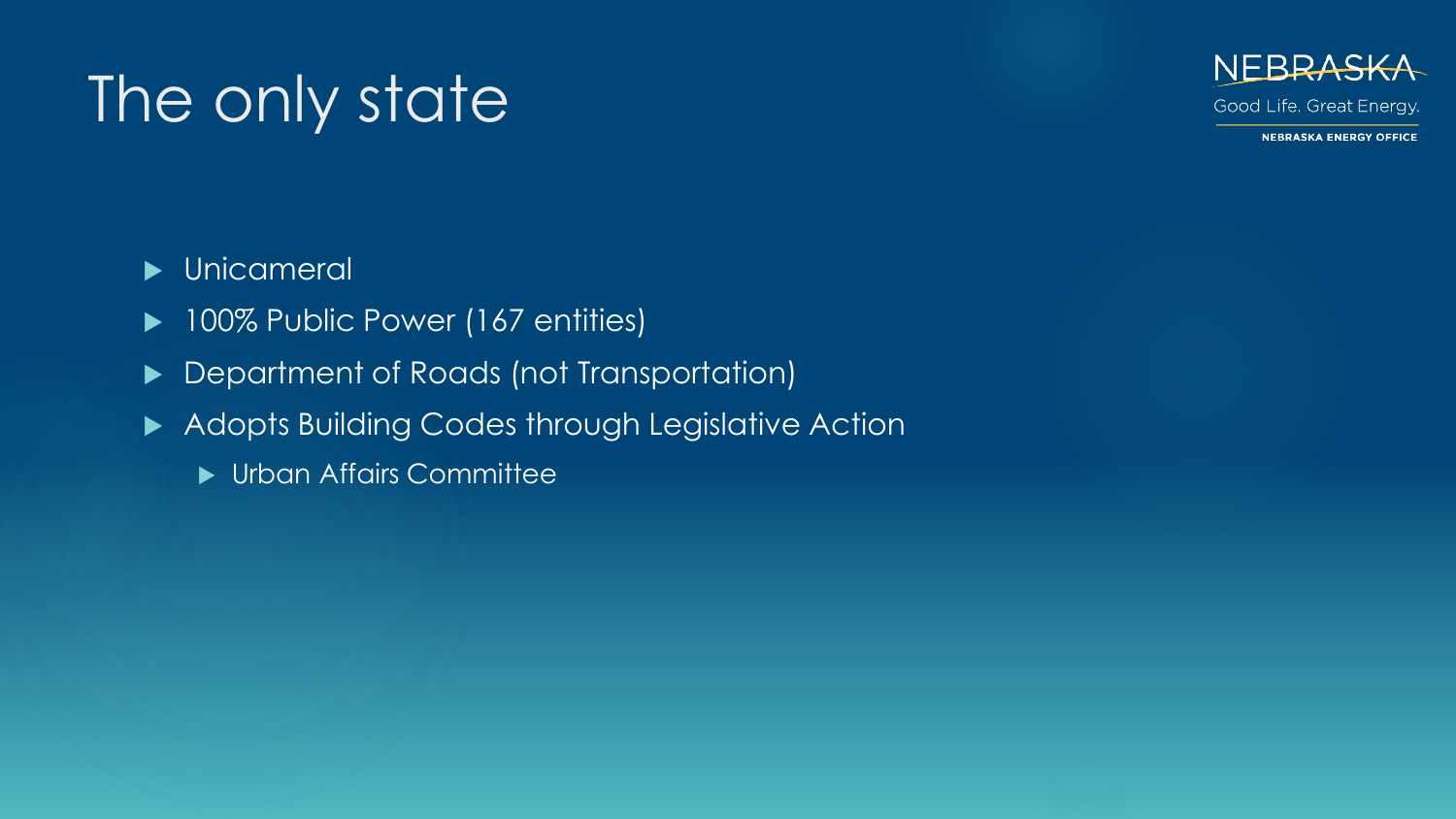### Structure of Collaborative



- Policymakers, builders, code officials, architects, engineers, HVAC and general contractors, suppliers, utilities, HERS raters, advocacy groups, educators
	- ▶ 25 regular attendees, 60+ on email list
- ▶ Organized in March 2013 with support from BCAP
	- ▶ Facilitated by MEEA with support from the Nebraska Energy Office
	- **Funded with SEP**
- ▶ Quarterly meetings
	- Goal is for committee calls in between
	- **MEEA/NEO hold bi-weekly calls**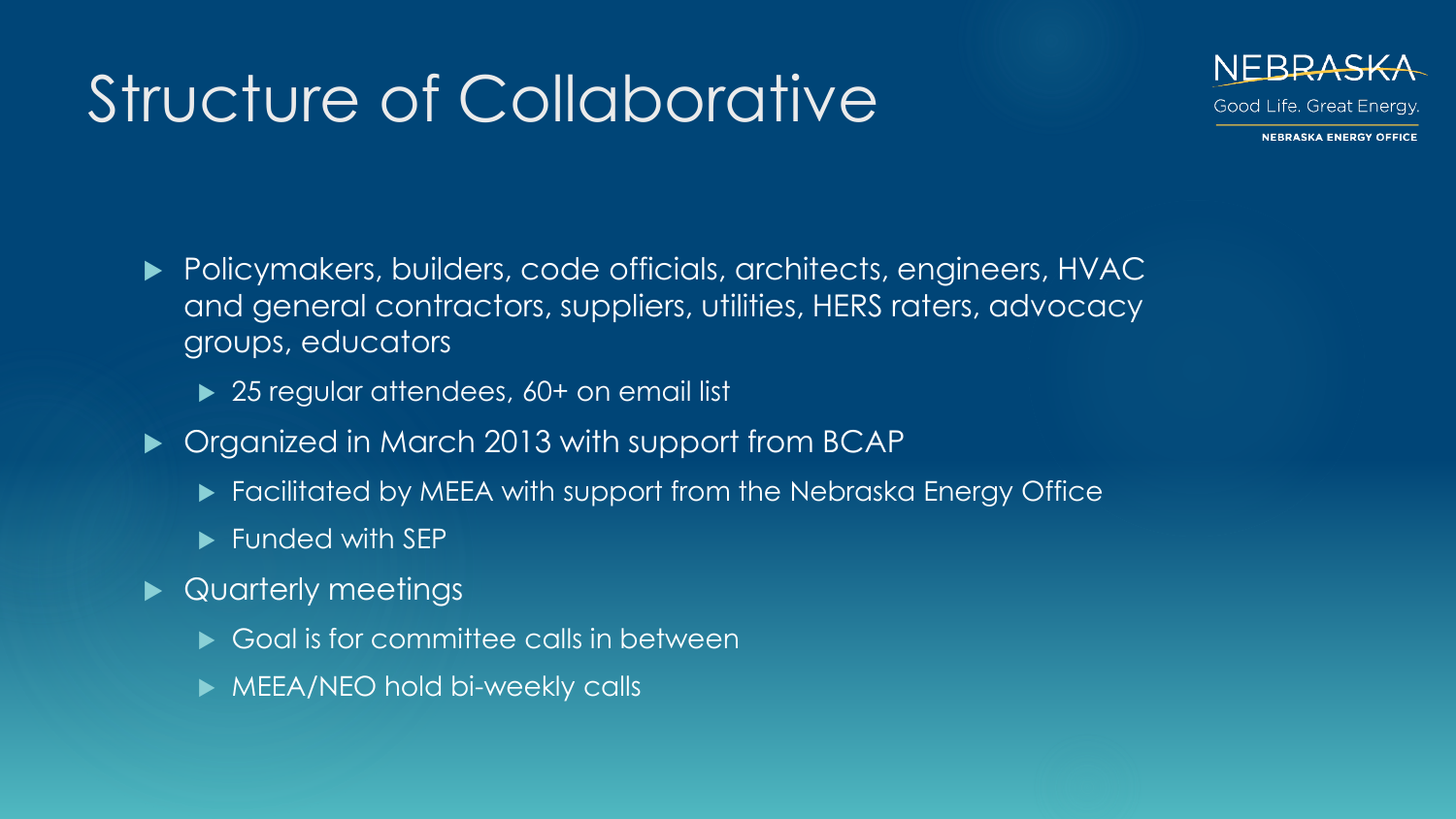## Accomplishments and current focuses

Good Life. Great Energy.

**NEBRASKA ENERGY OFFICE** 

- ▶ Conducted Commercial Compliance Baseline study-2014
- **Energy Codes 101 Sessions (8 to date)** 
	- **In Urban Affairs Committee**
	- Other organizations
- ▶ 2 Legislative Interim Studies
	- ▶ Nebraska Energy Code mechanics, future adoption, etc.
	- **Enforcement of all building codes (Dec 2)**
- Developed codes brochure for consumers
- Analyzing training impact survey results
- Establishing rules and framework for interpretations committee
- Creating an updated energy codes page on agency website including area for collaborative